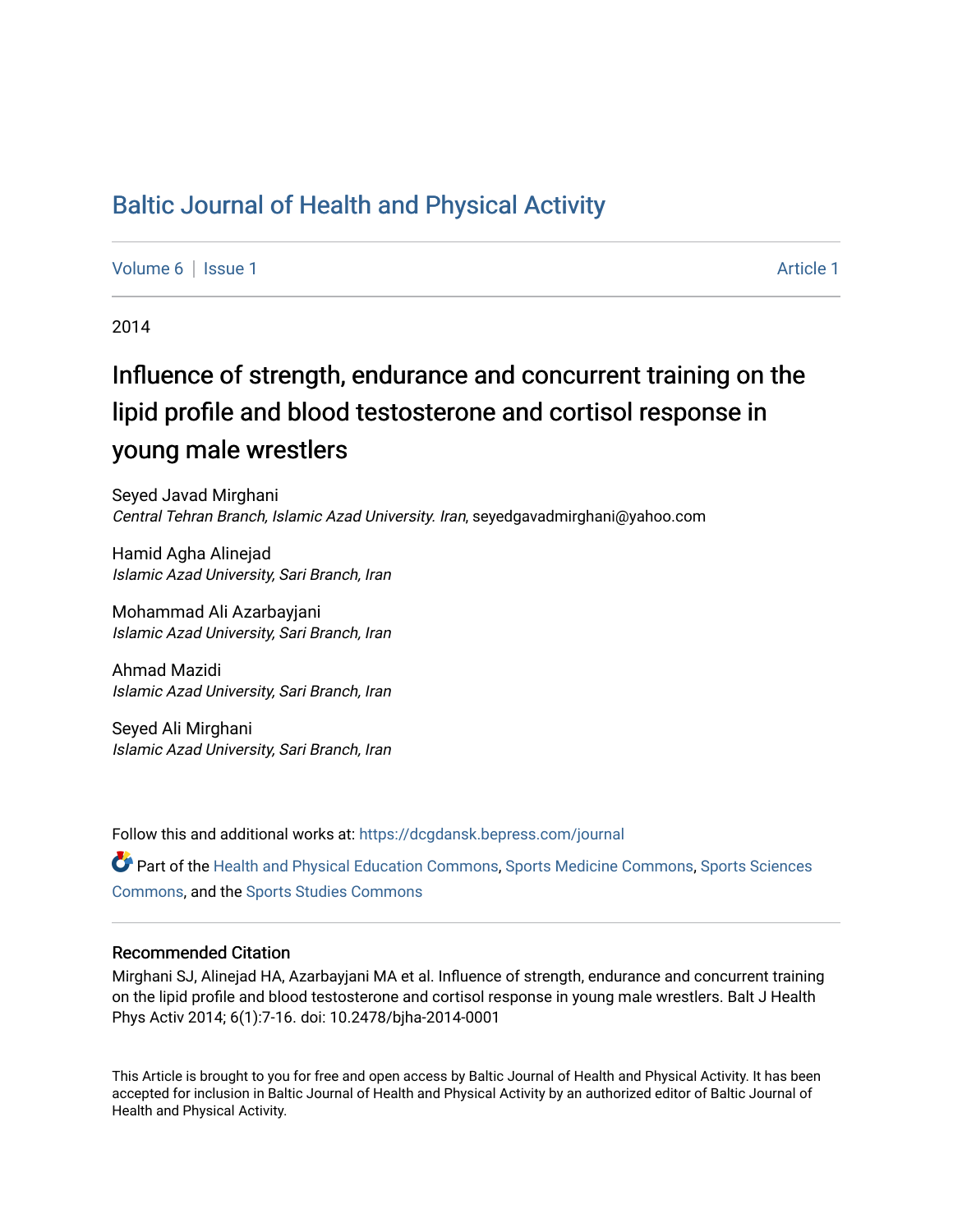

DOI: 10.2478/bjha-2014-0001

|                                                                                                                                 | Influence of strength, endurance and concurrent<br>training on the lipid profile and blood<br>testosterone and cortisol response<br>in young male wrestlers                                                                                                                                                                                                                                                                                                                                                                                                                                                                                                                                   |
|---------------------------------------------------------------------------------------------------------------------------------|-----------------------------------------------------------------------------------------------------------------------------------------------------------------------------------------------------------------------------------------------------------------------------------------------------------------------------------------------------------------------------------------------------------------------------------------------------------------------------------------------------------------------------------------------------------------------------------------------------------------------------------------------------------------------------------------------|
| <b>Authors' Contribution:</b><br>A - Study Design<br>B - Data Collection<br>C - Statistical Analysis<br>D - Data Interpretation | Seyed Javad Mirghani <sup>1 ABCDEF</sup> , Hamid Agha Alinejad <sup>2 ABCD</sup> ,<br>Mohammad Ali Azarbayjani <sup>1 ABCD</sup> , Ahmad Mazidi <sup>3 ABCDEFG</sup> ,<br>Seyed Ali Mirghani <sup>4 BEF</sup>                                                                                                                                                                                                                                                                                                                                                                                                                                                                                 |
| E - Manuscript Preparation<br>F - Literature Search<br>G - Funds Collection                                                     | Islamic Azad University, Central Tehran Branch, Iran<br><sup>2</sup> Tarbiat Modarres University, Tehran, Iran<br><sup>3</sup> Islamic Azad University, Sari Branch, Iran<br><sup>4</sup> Islamic Azad University, Ali Abad Katool Branch, Iran                                                                                                                                                                                                                                                                                                                                                                                                                                               |
|                                                                                                                                 | Key words: young male wrestlers, cardiovascular diseases, anabolic and catabolic<br>hormones, lipid, concurrent training.                                                                                                                                                                                                                                                                                                                                                                                                                                                                                                                                                                     |
|                                                                                                                                 | <b>Abstract</b>                                                                                                                                                                                                                                                                                                                                                                                                                                                                                                                                                                                                                                                                               |
| <b>Background:</b><br><b>Material/Methods:</b>                                                                                  | There is little information regarding the effects of concurrent training (endurance and<br>resistance training) on the fat profile, blood testosterone and cortisol response. The<br>aim of the study was to investigate the effect of eight weeks of concurrent training on<br>the fat profile, blood testosterone and cortisol response in young male wrestlers.<br>Twenty-four young male wrestlers voluntarily participated and were randomly as-<br>signed to three groups, namely: endurance training (ET, N=8), strength training (ST,                                                                                                                                                 |
| <b>Results:</b>                                                                                                                 | $N=8$ ) and concurrent training (CT, $N=8$ ). The groups did their training programs three<br>sessions per week.<br>The findings of this study showed that high-density lipoprotein cholesterol (HDL-C)<br>decreased by 33.54% in the strength group (P=0.02). Total Testosterone (TT) experi-                                                                                                                                                                                                                                                                                                                                                                                                |
| <b>Conclusions:</b>                                                                                                             | enced a decrease by 30.68% in the endurance group ( $P = 0.02$ ) and by 41.55% in the<br>concurrent group (P=0.02). Cortisol (cor) increased by 55.73% in the endurance<br>(P=0.00) and by 41.55% in the concurrent (P=0.02) group, respectively. Testoster-<br>one-to-Cholesterol ratio (TT:Cor) decreased by 125.80% by and 78.12% in the en-<br>durance (P=0.00) and concurrent (0.04) groups, respectively.<br>The results of this study showed that the decrease in HDL, an increasing trend in TT<br>in the strength training group and also a decrease in TT and an improved lipids profile<br>in the endurance and concurrent training groups can be a function of the training type. |
| Word count: 4,092<br>Tables: 5<br>Figures: 0<br>References: 41                                                                  | Received: November 2012<br>Accepted: January 2014<br>Published: March 2014                                                                                                                                                                                                                                                                                                                                                                                                                                                                                                                                                                                                                    |

**Corresponding author:** 

Seyed Javad Mirghani Shariat 3, Azadegan st, Manoochehri Av, Aliabad Katoul City , Golestan Province, Iran Tel.: 0098173 622 0563 Mobile: 0098911 271 1350 E-mail: seyedgavadmirghani@yahoo.com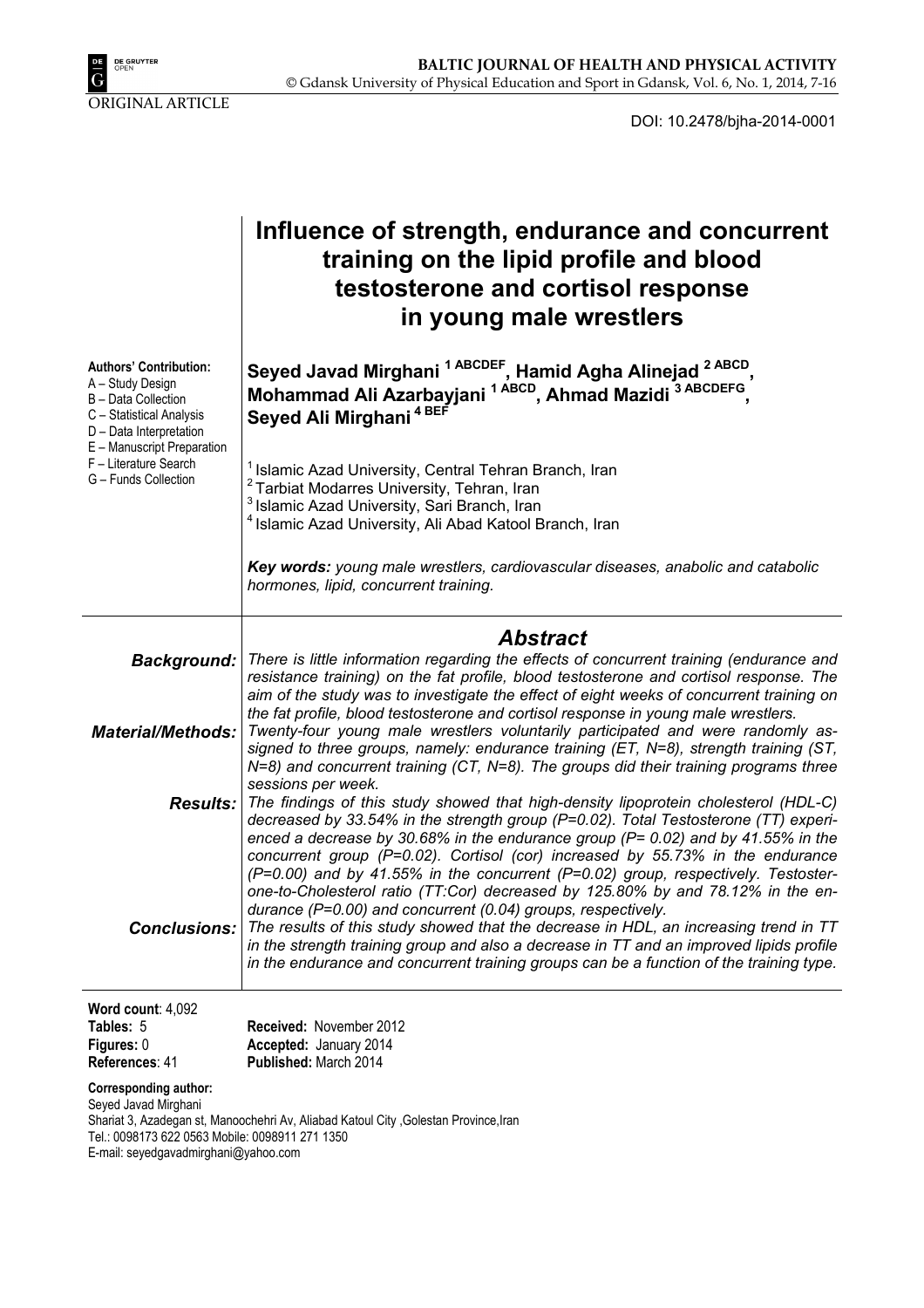#### **Introduction**

Cardiovascular diseases (CVD) are one of most prominent unpreventable factors all around the world which have caused death of over 3.5 million people in terms of developing communities. Evidence has shown the total cholesterol (TC) level, the low-density lipoprotein cholesterol (LDL-C) level and a high concentration of serum triglyceride (TG) to be associated with development of CVD [1]. Changes of reproductive steroids and glucocorticoids as the main determinant of distributing the fat tissue, considering the hypothalamic-pituitary-adrenal (HPA) axis in interactions and other factors in the fat tissue, like changes of steroid androgens [2], can create different responses to different physical training. Cardiovascular diseases (CVD) are one of the most important nonpreventable factors in today's world [3]. The results of investigations have revealed that unfavorable changes in hormones like testosterone, a negative lipid profile and physical inactivity are in relation to the increase in the risk of cardiovascular diseases [4]. Thus, the results of some studies have shown that a high concentration of total cholesterol (TC) and low-density lipoprotein cholesterol (LDL-C) and triglyceride (TG) can be influential in increasing the risk of cardiovascular diseases [5]. Also, there are results showing a high prevalence of CVD and high levels of plasma testosterone among men [6], while some other studies have determined that a decrease in the level of testosterone can be a fundamental factor for increasing the risk of cardiovascular diseases in men. In fact, the role of gender should be considered in the response to changes in the lipid profile, steroid hormones and cardiovascular diseases [1]. The results of studies on physical activity have shown that concurrent training (a combination of strength and endurance training) can improve the lipid profile. Similarly, endurance training alone can improve the lipid profile; however, contradictive results have been demonstrated for strength exercises [7]. In addition, strength training can increase testosterone and muscle hypertrophy [8] while endurance training, especially long-term aerobic training, is accompanied by a decrease in testosterone circulation in blood plasma [9]. Considering all this, researchers have demonstrated the negative effect of testosterone on the cardiovascular system by showing the increase in cardiovascular diseases and heart hypotrophy [10]. The present study's hypothesis is as follows: considering the fact that an increased concentration of endogen testosterone may result in an increased level of LDL and a decreased level of HDL and also the fact that strenuous exercise is considered as the main part of young wrestlers' training schedule, a combination of aerobic and strenuous training may boost the testosterone level regulating adverse changes in the lipid profile. Therefore, the present study aimed at finding the effect which concurrent aerobic and strenuous training may have on testosterone concentration and the lipid profile in young wrestlers.

# **Material and methods**

# *Participants*

Twenty-eight young male wrestlers with the age range of 19 to 22 years (their mean, SD, height, weight, age and BMI are given in Table 1) voluntarily participated in this study. After providing written consent, they were randomly assigned to three groups: endurance training (ET), N=9; strength training (ST), N=8; and concurrent training (CT), N=8). The participants were selected from the same cultural and economic background and their nutrition was normal. The training was conducted in the months of May-June, especially when the weather is hot. A written consent was received from the ethical committee for blood tests; this was based on the ethical standards explained by Harris [11]. The criteria for choosing the participants were their full cardiovascular and pulmonary health, having no diseases or hormonal disorder for at least two months before the test. In addition, they were asked not to use any drugs and stimulants like caffeine or alcohol before starting the training. The initial criteria of health evaluation were applied through the questionnaire designed by the researchers. The health condition of the heart, the gland and the lungs function of all the participants were examined by a physician during the pre-test. The subjects in this study were all casual wrestlers – practicing for six-eight months and treating wrestling just as a kind of physical activity rather than taking a serious professional approach toward it; after adding the training program, frequency of the wrestling training sessions have been decreased to two sessions.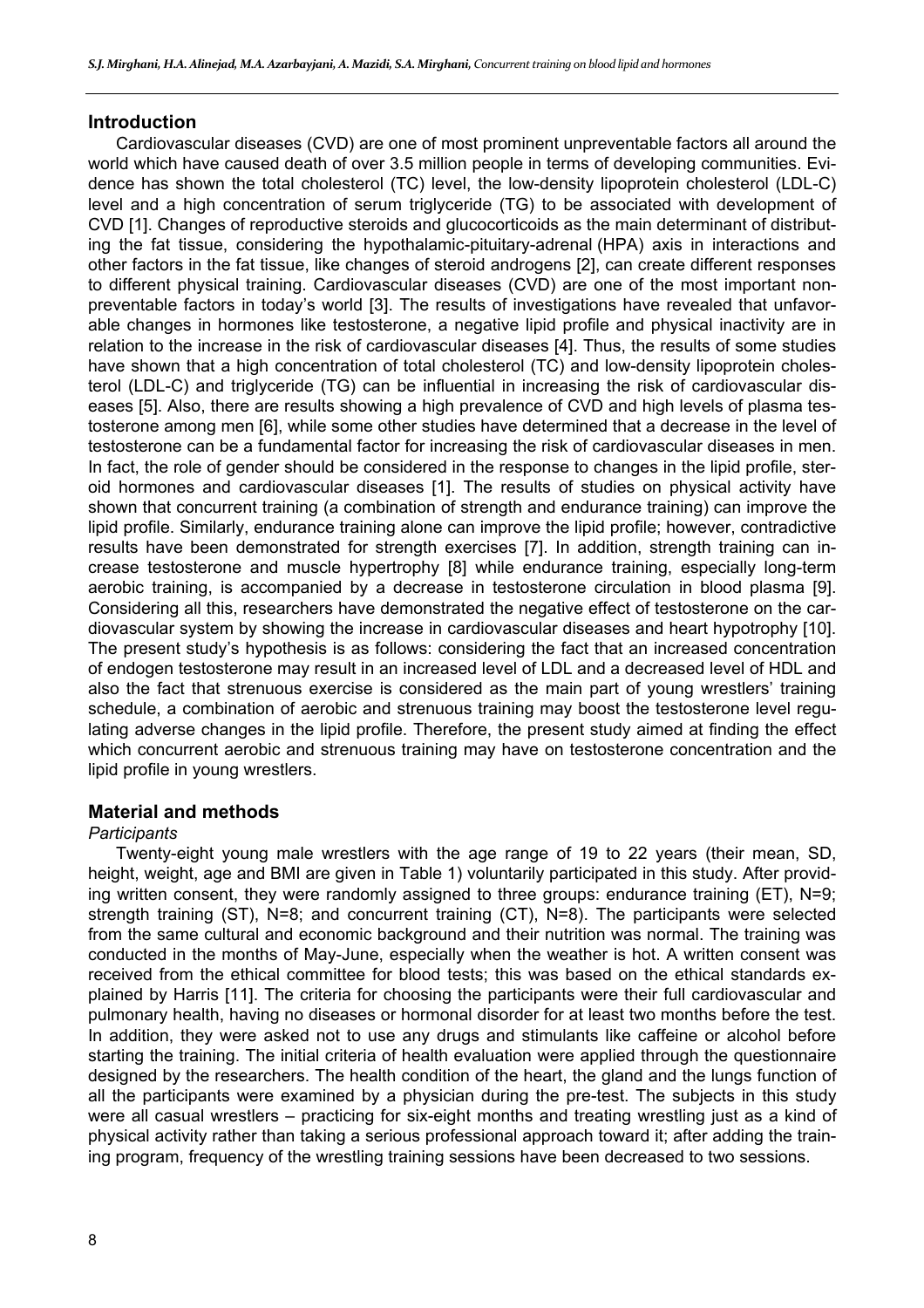| Wariables                             | Concurrent training (n=8) | Strength training<br>$(n=8)$ | Endurance training<br>$(n=8)$ |
|---------------------------------------|---------------------------|------------------------------|-------------------------------|
| Age (year old)                        | $21 \pm 1.06$             | $20.50 \pm 1.19$             | $20.50 \pm 1.19$              |
| Height (cm)                           | $1.73 \pm 0.64$           | $1.73 \pm 0.31$              | $1.71 \pm 0.62$               |
| Weight (kg)                           | $69.02 + 6.38$            | $67.90 + 5.03$               | $61 + 6.77$                   |
| Body mass index (kg/cm <sup>2</sup> ) | $23.07 + 1.87$            | $22.60 \pm 1.25$             | $22.10 \pm 1.30$              |

#### Tab. 1: General specifications of the participants

#### *Research Design*

The present research was implemented by doing strength, endurance and concurrent training. This study was conducted for over eight weeks and all subjects took three sessions each week. The participants were examined prior to training, after the fourth week and at the end of the eighth week. Therefore, all the blood tests were conducted three times during the study; the first session (the control period) was done to determine the stability, consistency and reliability. The test for each person was conducted at the same time of the day. The sum of the weight of the people was measured and calculated with no clothes and shoes on using the standard processes and digital measurement criteria. Their height (without shoes) was calculated in millimeters (mm) and using a stadiometer with standard rating (Karada Scan, HBF362).

#### *Strength training*

All the participants of the strength group practiced for two sessions after the beginning of the training period. All the participants exercised all the six movements as a warm-up before starting the main training session. Specialized exercises were conducted in a set with 25 repetitions of a very low load on the lower and the upper body parts [12]. The strength training program included bench press, toe raise, shoulder press, squat, lateral pull down and leg curl with 90 to 120 seconds' rest between each exercise. In the first week, the strength training was done in two sets, 10 repetitions and 55% 1RM; all these six movements gradually reached three sets, 6 repetitions and 85% 1RM at the end of the eight week [13]. During the fourth week, the level of training was decreased in order to improve the performance and prevent excessive injury. In the next stage, the maximum strength test was conducted in order to determine 1RM. The training program of the second four-week period was designed according to the obtained 1RM. In each set, the volume of repetition and implementation were fixed.

#### *Endurance training*

The endurance training group participated in an advanced running program using the treadmill which lasted for 16 minutes at 65% of the maximum heart (HR max) during the first week. The maximum heart rate was determined using the following formula: HR max (HR max =  $220 - age$ ). Every two weeks, the intensity of the training was increased by 5% and its time duration was increased by two minutes in each session so that the intensity and duration of training reached 80% HR max and 30 min at the end of the eighth week [13]. The equipment used in this training was "T 9700 HRT Vision Fitness".

#### *Concurrent training*

All the participants in the concurrent group conducted a combination of all the training programs of the strength and endurance groups. During the training period, each subject performed the same evaluation protocol including anthropometric, field, and laboratory tests. The subjects did not perform any intense physical activity during 24 to 48 hours preceding each test. The strength training was done before the endurance training between which there was a 15-20 minutes' resting period. This training method was approved by Leperes et al. [14], because doing aerobic training before strength training induces an increase in fatigue. Hence the subjects should do the strength training before endurance training because of less fatigue.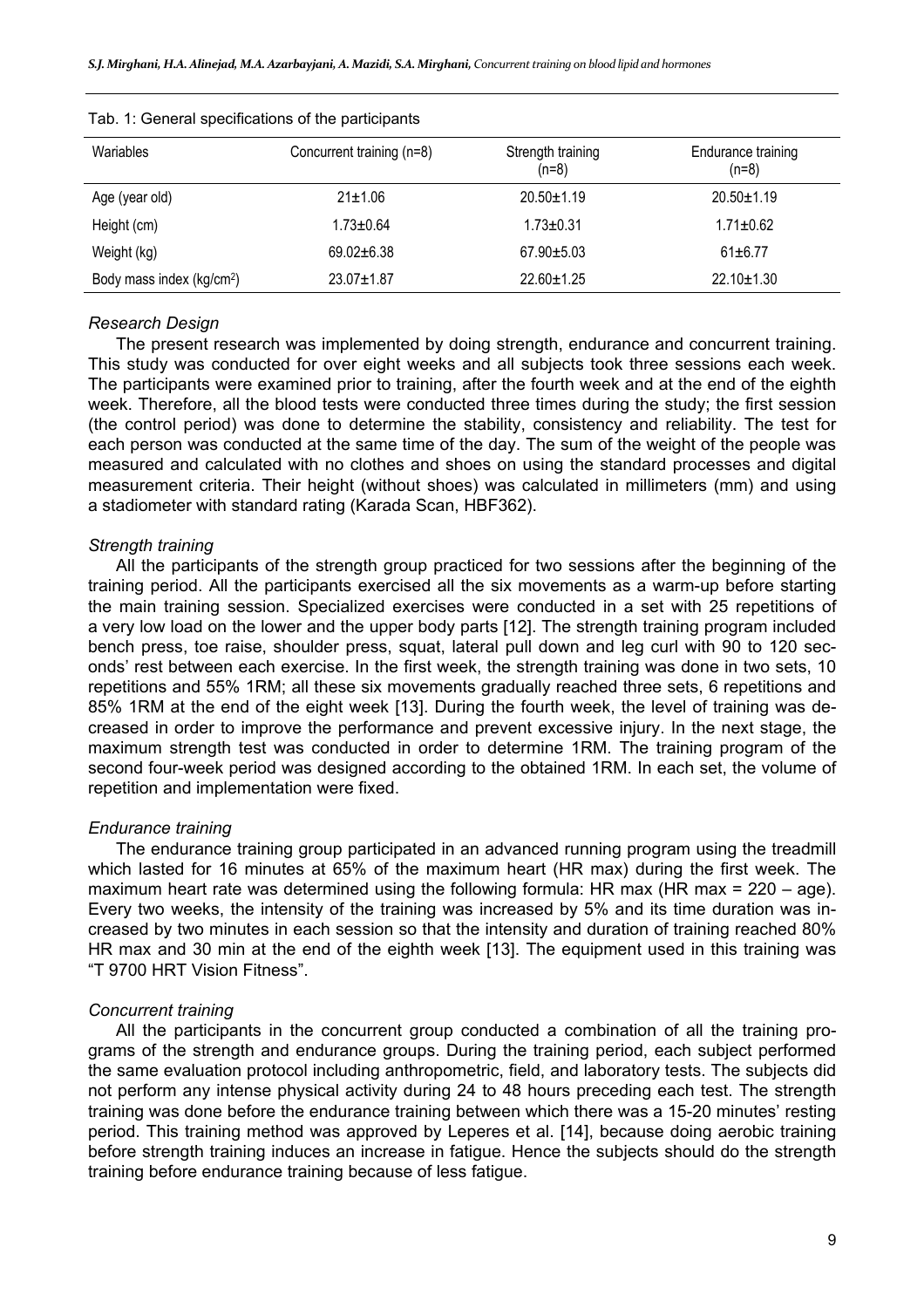#### *Blood collection method*

The blood samples were collected between 8 and 8:30 a.m. (in three steps of the pre-test, the end of the fourth week, the end of the eighth week). This was conducted using the following criteria: after eight hours of sleeping, 12 to 14 hours of fasting and two days of resting. After doing the training in each session, the time of blood taking was determined because of the circadian rhythm of hormones [15]. 5 cc of blood sample was collected from each participant and then centrifuged for 10 minutes (at 2500 rpm). The obtained serum was frozen at the temperature of – 20oC for analysis. The measurement variables included VLDL-C, LDL-C, HDL-C, TC, TG, testosterone and cortisol. In order to measure TT in the unit of ng/ml with 0.038 pg/ml sensitivity and Cor in the unit of micg/dl and 0.025 mg/dl sensitivity, the Monobind Inc.n kit was used by the ELISA method. The Colorimetric Diagnostic kit (thermo, Arlington, TX) was used to measure TC and TG, and HDL-C was measured using the modified heparin – MNCL1 – dextran sulfate method in mg/dl units. To obtain the ratio of TT:Cor, the units were turned to nmol/l.

#### *Statistical method*

In this research, SPSS (Version 16) software was used. The research design included three tests: a) within-case (three sessions of measurement), b) between-case (three strength, endurance and concurrent groups) and c) the mixed factorial test (within-case analysis of variance with repeated measures). To compare the scores of the variables in the three groups of the pre-test, the mid-test and the post-test and to normalize the data, the intergroup analysis of variance and Kolmogorov-Smirnov test were used, respectively. The statistical method of dependent t was used in order to compare muscular fitness progress in the pre-test to post-test. Furthermore, one-way statistical method was utilized in order to compare the differences in within groups progress. In the test, the minimum level of significance was considered as p<0.05.

# **Results**

There was no significant difference in the weights (F2=0.25; P=0.77) and the body mass index  $(F2=0.14; P=0.86)$  among the participant groups before and after the eight weeks' training (P > 0.05) (Table 2). The findings of this research showed no significant differences for the serum cholesterol in the three measurement steps (F2=0.28; P=0.81). Also, serum LDL-C did not show any significant difference in the three measurement steps (F2=0.72; P=0.49). HDL-C had a significant difference in the three measurement sessions (F2=3.85; P=0.03). Coefficient *η* showed that 68% of variability of the HDL-C variable was caused by the eight-week training of the participants in the strength group (F2=6.20; P=0.03). This difference between the two steps of the mid-test and the post-test showed a 33.544% decrease (P= 0.02). Serum TG did not show a significant difference in the three measurement sessions (F2=0.02 and P=0.98). Similarly, serum VLDL had no significant difference (F2=0.98; P=0.39). The TC:HDL-C ratio of serum was not significantly different (F2=3.46; P=0.05) and the n-coefficient showed that the 0.27 variability of the TC:HDL-C ratio was caused by the eight weeks of training, which showed a 6.96% increase in the strength group (Table 3). Serum TT was significantly different in the three measurement steps (F2=13.85; P=0.00). The increasing trend of TT was observed in the strength group, which was statistically insignificant (F2=1.6; P=0.89). The average of serum TT in the three measurement steps of the endurance group was significantly different (F2=6.54; P=0.03). Coefficient *η* showed that 0.69 variability of serum TT was caused by eight weeks of endurance training, which was significant in the pre-test and the post-test and decreased by 30.68% (P= 0.02). Coefficient *η* showed that 0.79 variability of serum TT in the concurrent group was caused by eight weeks of concurrent training (F2=0.83; P=0.20), the significance of which decreased by 41.55% in the pre-test and the post-test (P=0.02). The average of serum cor was significantly different in three measurement steps (F2=19.79; P=0.00) and coefficient  $\eta$  showed that 97% variability of cortisol increase in the endurance group was caused by the eight weeks of endurance training (F2=99.19; P=0.00). This variability was significantly different between the mid-test and the post-test and showed 55.738% increase (P=0.00). 64% of cortisol variability in the concurrent group was due to eight weeks of concurrent training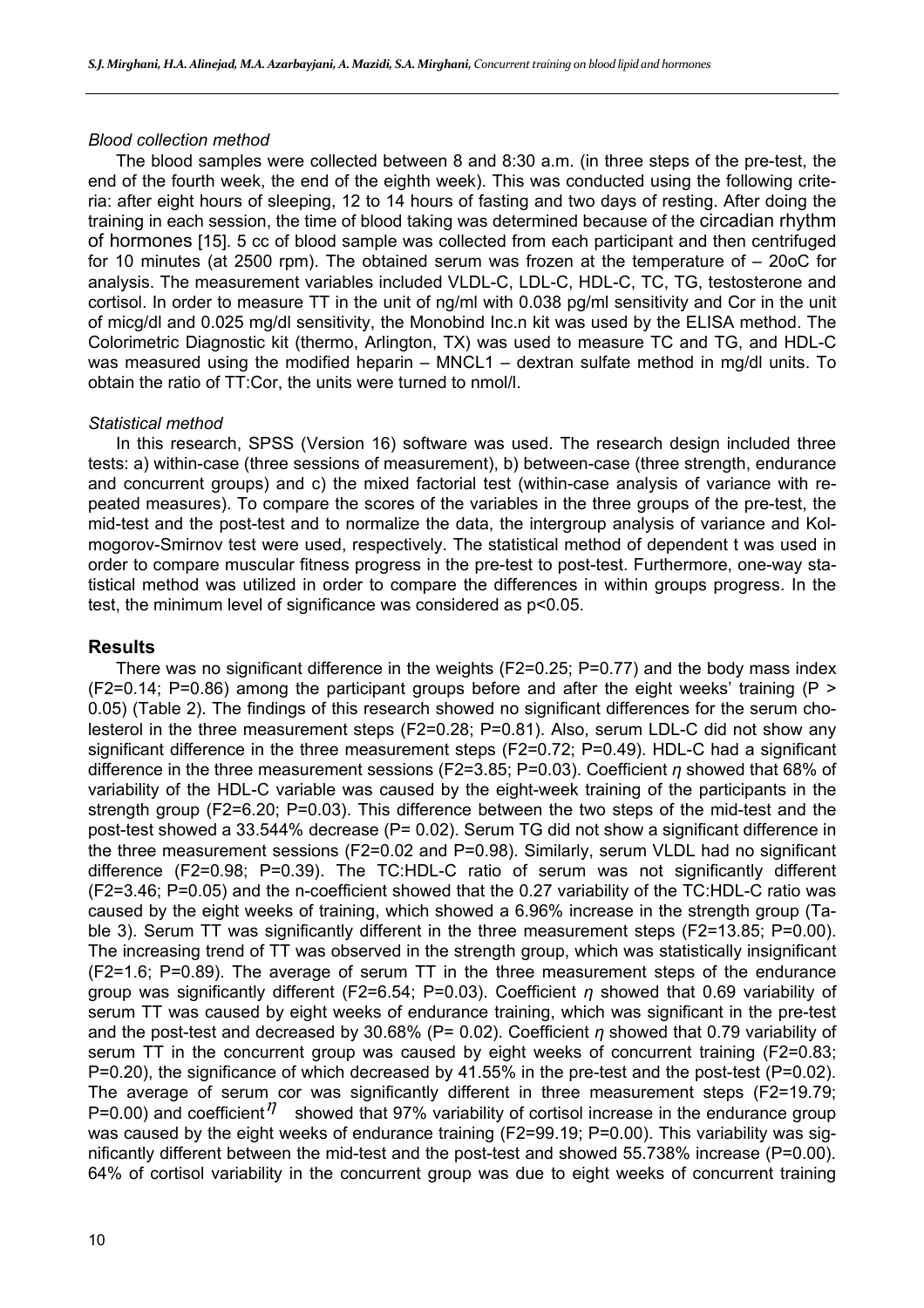(F2=5.78; P=0.04), which was significantly different between the mid-test and the post-test, which showed 48.586% increase (P=0.02).

There was a significant difference between the three measurement steps as far as the average of TT:Cor ratio was concerned (F2=16.20; P=0.00). The coefficient *η* showed that 87% variability in the endurance group was caused by eight weeks of endurance training (F2=19.644; P=0.00) which was between the mid-test and post-test and showed a 125.80% decrease (P=0.00). Noticeable variability was observed in the concurrent group equaling to 63% which was not statistically significant (F2=5.04; P=0.05). This difference was significant between the mid-test and the post-test and showed 78.125% increase (P=0.04). No significant difference was observed between the variables in the three training groups ( $p > 0.05$ ) (Table 4). The strength training group showed a significant increase in all movements; the endurance group showed significant reductions in bench press, lateral pull-down, and shoulder press; the concurrent group showed significant differences in all the movements except squat (p<0.05). Significant differences were detected in comparison of the muscular fitness progress among three groups in bench press (F2 =93.29; P=0.00), lateral pulldown (F2=06.56; P=0.00), and shoulder press (F2=06.51; P=0.00), (Table 5).

|  | Tab. 2. Body mass index (mean $\pm$ SD) |  |
|--|-----------------------------------------|--|
|  |                                         |  |

| Variables<br>Weight | Endurance training |                 |                  | Strength training | Concurrent training |                  |      |
|---------------------|--------------------|-----------------|------------------|-------------------|---------------------|------------------|------|
|                     | pre-test           | post-test       | pre-test         | post-test         | pre-test            | post-test        | р    |
|                     | $68.40 \pm 6.77$   | $64.3 \pm 6.57$ | $67.90 \pm 5.03$ | $67.50 + 5.51$    | $69.02 + 6.38$      | $67.26 \pm 6.49$ | 0.15 |
| BMI                 | $23.07 + 1.30$     | $21.78 + 2.05$  | $22.60 + 1.25$   | $22.46 + 1.36$    | $23.07 + 1.87$      | $22.56 + 2.81$   | 0.18 |

BMI – Body Mass Index, significant difference ( $p \le 0.05$ )

| Variable<br><b>TC</b><br>mg/dl<br>LDL-C<br>mg/dl<br>HDL-C<br>mg/dl<br>VLDL-C<br>mg/dl<br><b>TG</b><br>mg/dl<br>TC:HDL-C<br>ratio<br>mg/dl |                  | Endurance group       |                 |                  | Strength group   |                  | Concurrent group | p in 3          |                  |            |
|-------------------------------------------------------------------------------------------------------------------------------------------|------------------|-----------------------|-----------------|------------------|------------------|------------------|------------------|-----------------|------------------|------------|
|                                                                                                                                           | pre-test         | mid-test<br>post-test |                 | pre-test         | mid-test         | post-test        | pre-test         |                 | post-test        | stages     |
|                                                                                                                                           | $126.75 \pm 1.3$ | $129.75 \pm 2.3$      | $126 + 2.2$     | $127.25 \pm 2.2$ | $132.88 \pm 1.4$ | $125.38 \pm 2.0$ | $130+2.6$        | $122.62+2.0$    | $122.88 \pm 2.2$ | 0.81       |
|                                                                                                                                           | $66.37 \pm 1.7$  | $57.75 \pm 2.9$       | $62.62 \pm 2.6$ | $67+2.0$         | $67 + 1.9$       | $67.50 \pm 2.3$  | 72.12±14.2       | $62 + 1.4$      | $62.50 \pm 2.3$  | 0.49       |
|                                                                                                                                           | $41.15 \pm 1.1$  | $54.62 \pm 7.5$       | $46.87 \pm 1.8$ | $43 + 8.5$       | $52.75 \pm 1.1$  | $39.50 \pm 1.6$  | $41.50+9.3$      | $43.37 + 9.4$   | $42.37 + 8.7$    | $0.03 + 1$ |
|                                                                                                                                           | $18.87 + 4.2$    | $16.25 \pm 0.6$       | $16.25 \pm 0.4$ | $17.25 \pm 1.8$  | $16.50 \pm 0.7$  | $17.62 \pm 1.1$  | $16.37 \pm 0.5$  | $17.25 \pm 2.1$ | $17.87 + 2.9$    | 0.39       |
|                                                                                                                                           | $94.25 \pm 2.1$  | $82.50 \pm 2.8$       | $81.12 \pm 1.2$ | $87 + 9.5$       | $82.75 \pm 2.9$  | $88 + 5.4$       | $82.12 \pm 2.3$  | $89.37 \pm 1.5$ | $90.87 \pm 1.3$  | 0.98       |
|                                                                                                                                           | $3.21 \pm 0.7$   | $2.40 \pm 0.5$        | $2.89 + 0.9$    | $3.13 \pm 1.1$   | $2.60 + 0.5$     | $3.35 \pm 0.8$   | $3.20 \pm 0.4$   | $2.88 \pm 0.4$  | $3.01 \pm 0.8$   | 0.05       |
| HDI-C:<br>LDL-C ratio<br>mg/dl                                                                                                            | $1.71 \pm 0.5$   | $.078 + 0.5$          | $1.50 + 0.8$    | $1.71 \pm 1.0$   | $1.33 \pm 0.4$   | $1.86 + 0.8$     | $.78 + 0.4$      | $1.46 \pm 0.4$  | $1.57 + 0.7$     | 0.06       |

#### Tab. 3. Mean  $\pm$  SD of the lipid profile

Significance level of serum TC, TG, HDL-C, LDL-C, VLDL-C, TC:HDL (p ≤ 0.05).

†† Significant difference of serum HDL-C in the strength group (P=0.025).

TC – total cholesterol; LDL-C – low-density lipoprotein cholesterol; HDL-C – high-density lipoprotein cholesterol; VLDL-C – very low density lipoprotein cholesterol; TG – triglycerides.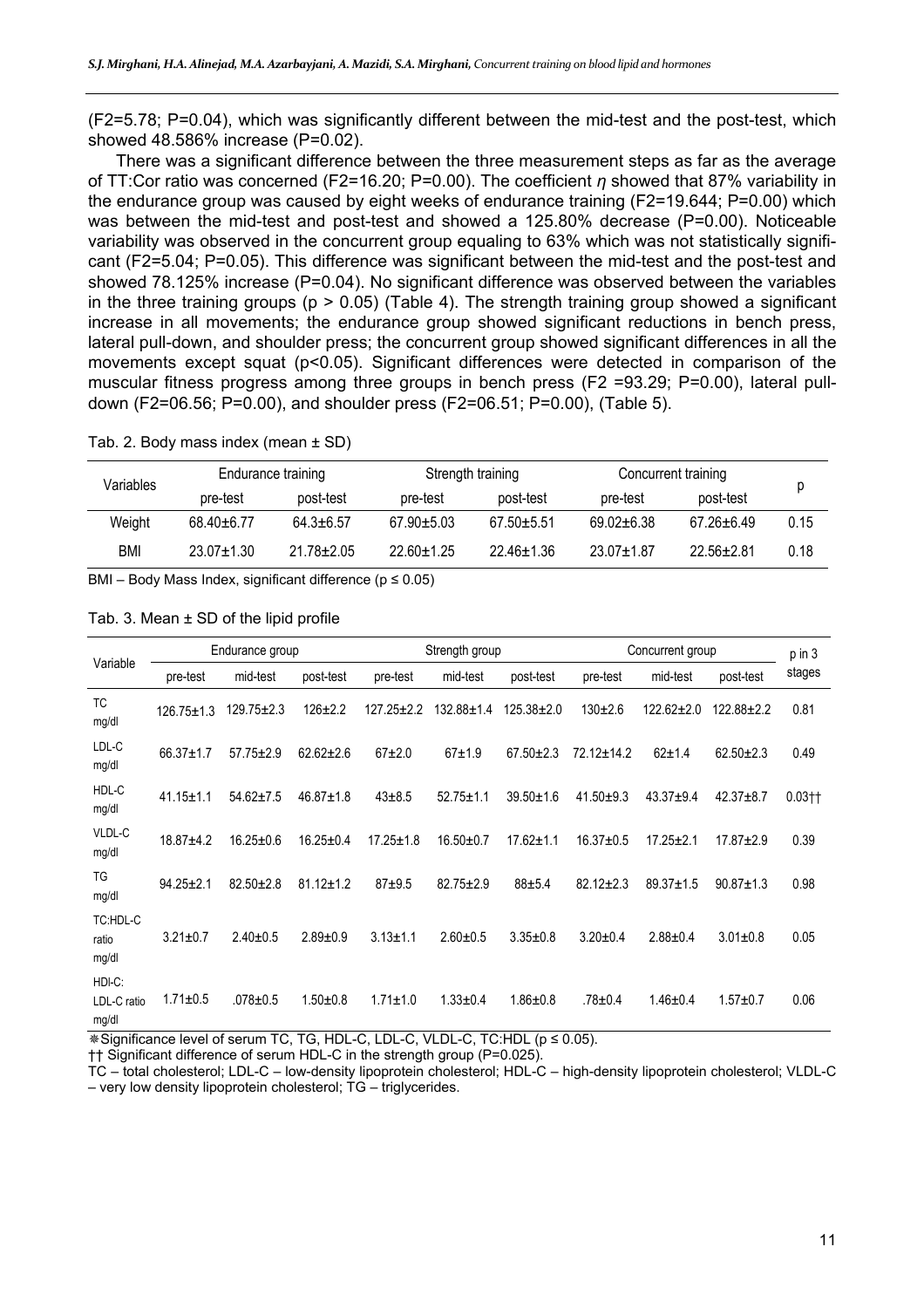| Variable<br>TT<br>Nmol/I<br><b>COR</b><br>Nmol/l<br>TT:Cor | Endurance group |                       |               | Strength group       |                 |                 | Concurrent group | p in 3          |                  |                   |
|------------------------------------------------------------|-----------------|-----------------------|---------------|----------------------|-----------------|-----------------|------------------|-----------------|------------------|-------------------|
|                                                            | pre-test        | mid-test<br>post-test |               | mid-test<br>pre-test |                 | post-test       | pre-test         | mid-test        | post-test        | stages            |
|                                                            | $20.15 \pm 23$  | $22.60 + 4.4$         | $12.42 + 4.1$ | $18.80 + 4.1$        | $20.45 \pm 8.7$ | $19.05 \pm 2.9$ | $18.53 \pm 2.1$  | $18.54 \pm 4.5$ | $13.09 \pm 3.1$  | 00.0<br>$\dagger$ |
|                                                            | $490.8 \pm 2.6$ | $320.3 \pm 3.2$       | $498.8 + 8.2$ | $490.8 \pm 2.6$      | $364.38 + 9.1$  | $441.5 \pm 1.2$ | $464.43 \pm 2.3$ | $326.76 + 4.7$  | $485.52 \pm 1.0$ | 00.0<br>##        |
| Nmol/I                                                     | $0.05 \pm 0.0$  | $0.07 + 0.0$          | $0.03 + 0.0$  | $0.04 \pm 0.0$       | $0.05 + 0.0$    | $0.04 \pm 0.0$  | $0.04 \pm 0.0$   | $0.05 + 0.0$    | $0.03 \pm 0.0$   | 00.0<br>†‡ †      |

#### Tab. 4. Mean + SD of the hormones

\* Significance level of serum total testosterone, Cortisol, Total Testosterone: Cortisol (p<0.05)

 $\square$ Significance of total testosterone (TT) in the endurance group

†† Significance of total testosterone (TT) in the concurrent group

‡‡ Significance of cortisol (Cor) in the endurance group

‡ Significance of cortisol (Cor in the concurrent group

† Significance of testosterone-to-cortisol ratio (TT:Cor) in the endurance group

‡† Significance of testosterone-to-cortisol ratio (TT:Cor) in the concurrent group

|  |  | Tab. 5. Mean $\pm$ SD of the maximum muscular strength |  |
|--|--|--------------------------------------------------------|--|
|  |  |                                                        |  |

|                              | Endurance group  |                   |              |      | Strength group    |                    |              |      | Concurrent group   |                    |              |      |
|------------------------------|------------------|-------------------|--------------|------|-------------------|--------------------|--------------|------|--------------------|--------------------|--------------|------|
| Variable                     | pre-test         | post-test         | mean<br>diff | р    | pre-test          | post-test          | mean<br>diff | р    | pre-test           | post-test          | mean<br>diff | р    |
| Bench<br>press<br>$\ddagger$ | 70.15±17.07      | 67.92±15.71       | $-2.23$      | 0.03 | $66.11 \pm 8.50$  | $70.30 \pm 8.14$   | 4.19         | 0.00 | $62.23 \pm 7.45$   | $64.85 \pm 7.28$   | 2.62         | 0.00 |
| Leg curl                     | $104.74 + 42.41$ | 115.09±19.23      | 10.35        | 0.51 | 117.93±21.62      | $122.62 \pm 20.59$ | 4.69         | 0.00 | 113.46±18.35       | 116.62±18.62       | 3.16         | 0.00 |
| Lateral<br>pull<br>down      | 73.75±14.03      | 70.53±14.47       | $-3.22$      | 0.00 | 73.04±12.03       | 78.11±11.84        | 5.07         | 0.00 | 65.82±5.35         | $69.23 + 5.93$     | 3.41         | 0.00 |
| Squat                        | 85.70±32.65      | $96.20 \pm 14.68$ | 10.5         | 0.46 | $90.99 \pm 15.38$ | $95.77 \pm 15.18$  | 4.78         | 0.00 | $97.22 \pm 12.73$  | $98.03 \pm 15.46$  | 0.81         | 0.73 |
| Shoulder<br>press<br>#t      | 62.06±15.22      | 59.17±15.78       | $-2.82$      | 0.00 | 58.62±8.21        | $62.81 \pm 8.55$   | 4.19         | 0.00 | $56.47 \pm 8.47$   | $60.49 \pm 7.71$   | 4.02         | 0.00 |
| Toe<br>raise                 | 220.73±22.76     | $20314+4298$      | $-17.59$     | 0.23 | 225.49±21.60      | $228.31 \pm 21.47$ | 2.82         | 0.03 | $212.45 \pm 22.45$ | $215.02 \pm 22.03$ | 2.57         | 0.00 |

‡ Significant between strength and endurance training groups (P=0.00)

† Significant between endurance and concurrent training groups (P=0.00)

#### **Discussion**

In the present study, the effect of eight weeks of strength, endurance and concurrent training on the lipid profile and the concentration of testosterone and cortisol were investigated.

#### *Lipid profiles*

Exercises have noticeable effects on the size of lipoprotein particles in peripheral fat oxidation through the hepatic mechanism, especially high hepatic lipase activity (HL) which is related to the high ratio of small HDL to large HDL [16]. It has been shown that aerobic training can decrease the hepatic lipase activity. A decrease in the level of HL during six months of activity leads to an increase in the concentration of large HDL2; there were no significant changes in the case of HDL3 levels [17]. Although any weight reduction could explain the change in HDL and might also offer insights into the change in testosterone and cortisol, there was no significant weight loss among wrestlers. The TC:HDL-C ratio is used as a method for investigating cardiovascular diseases in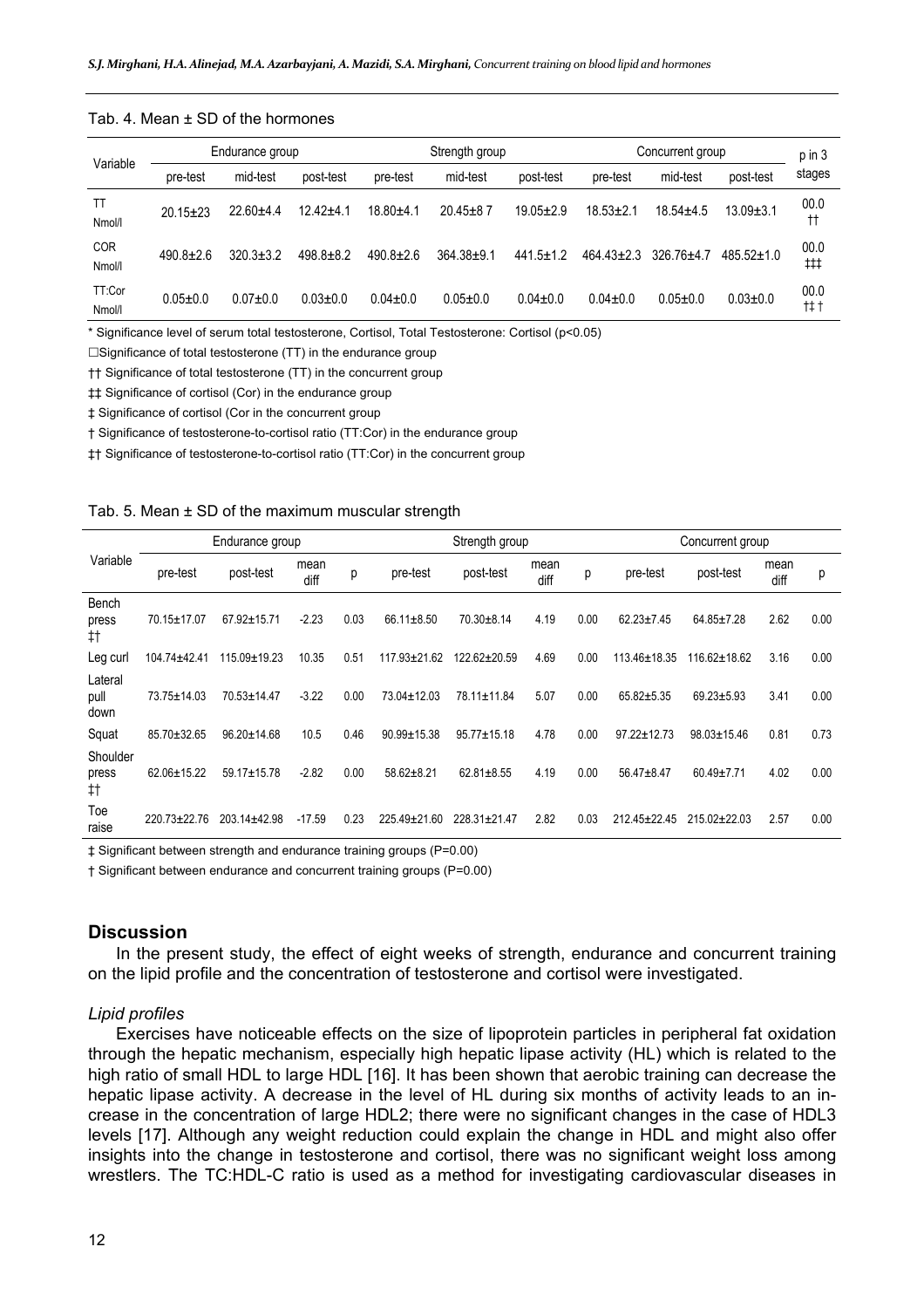middle-aged men [18]. Stampfer et al. [18] demonstrated that a negligible decrease (one unit) in the TC:HDL-C ratio was accompanied by a 53% decrease in the participants' risk of CHD (*coronary heart disease*). In this regard, there was a noticeable increase equal to 6.96% in the TC:HDL-C ratio in the strength group. However, the results of the effects of strength training on the lipid profile have shown that this type of training does not improve the lipid profile in a similar way to endurance training [19]. The results of this study on measuring the lipid profile showed 33.54% decrease in HDL-C in the strength group. Ghahramanloo et al. [7] and Mirghani et al. [20] demonstrated that the combination of strength and endurance training had a positive effect on the lipid profile, which was in line with the results of this study. The current investigation depicted the increasing trend of serum HDL-C during three measurement steps within eight weeks of training in the concurrent group. Studies conducted on young men have shown an increase in the central arterial compliances as a result of doing strength training [21]. The correct proportion of strength and endurance training for improving the central arterial compliance is unknown; however, in order to increase arterial compliance, the volume of endurance training relative to strength training should be higher [22]. Studies have demonstrated that rowing exercises, which include a combination of strength and endurance training, are associated with high arterial compliance [23]; these changes can be generalized to wrestling exercises.

# *Testosterone/Cortisol ratio*

Research has determined that there may be a relationship between testosterone expression and CAD development [24]. Moreover, other studies have indicated that other sexual steroids have the same effect of testosterone expansion [25]. Considering the gathered information from the patients who use testosterone supplements, it is believed that testosterone supplements have incompatible effects on the profile of lipoproteins and increase the risk of cardiovascular diseases [26]. In another group, studies have shown that low testosterone concentration is related to the coronary artery diseases, and disorders in its circulation levels may create atherosclerosis conditions [27]. These pieces of evidence show that testosterone is noticeably related to the decrease in cardiovascular diseases and death rates. However, some studies have also shown that a high concentration of physiological testosterone is accompanied by a decrease in HDL-C [28]. The MMAS study noted a strong, positive relationship between HDL and testosterone in men with CVD [29]. However, treatment with testosterone does not seem to increase HDL. Some studies have observed that supraphysiologic doses of testosterone will lower HDL [30]. High-density lipoprotein (HDL) cholesterol levels were also found to decrease in patients that were on oral testosterone therapy [31]; in line with these findings, the present research showed a noticeable HDL-C decrease and an increasing trend of testosterone in the strength group. As a result, strength training can effectively decrease serum HDL-C. Hero et al. showed that a higher testosterone level in pubertal boys corresponded with declined adiponectin in the same treatment [32]. Since adiponectin secretion is lower in obese children and adolescents than in their lean peers of corresponding age and pubertal stage [33], this may be explained by the differential changes in body composition; the decrease in relative FM may have protected the pubertal boys from a more profound testosterone-induced decline in adiponectin concentration. Hyperandrogenism could predispose obese adolescent boys to hypoadiponectinemia [32], which is connected with insulin resistance [34], low HDL-C [33], nonalcoholic hepatic steatosis [35], and recently, with signs of early atherosclerosis [36]. In a completely contradictive study, Rosano et al. [4] showed a noticeable relationship between the levels of plasma testosterone and the prevalence of coronary atherosclerosis. It is noted that a decrease in the testosterone level can be an important factor for cardiovascular diseases in men [37]. Ghahramanloo et al. showed that concurrent training had a positive effect on the condition of blood fat and can lead to a decrease in cardiovascular diseases [7], which is in line with the findings of the present study. Testosterone is a strong stimulant for producing protein [38], which has an anticatabolic property in the muscle skeleton [39]. Also, an increase of cortisol is in relation with metabolism and stress factors of carbohydrate which leads to the protein analysis [17]. Thus, measuring hormone concentration in this research was accompanied by the 30.68% and 41.55% decrease of testosterone in the endurance group and the concurrent group, which showed a de-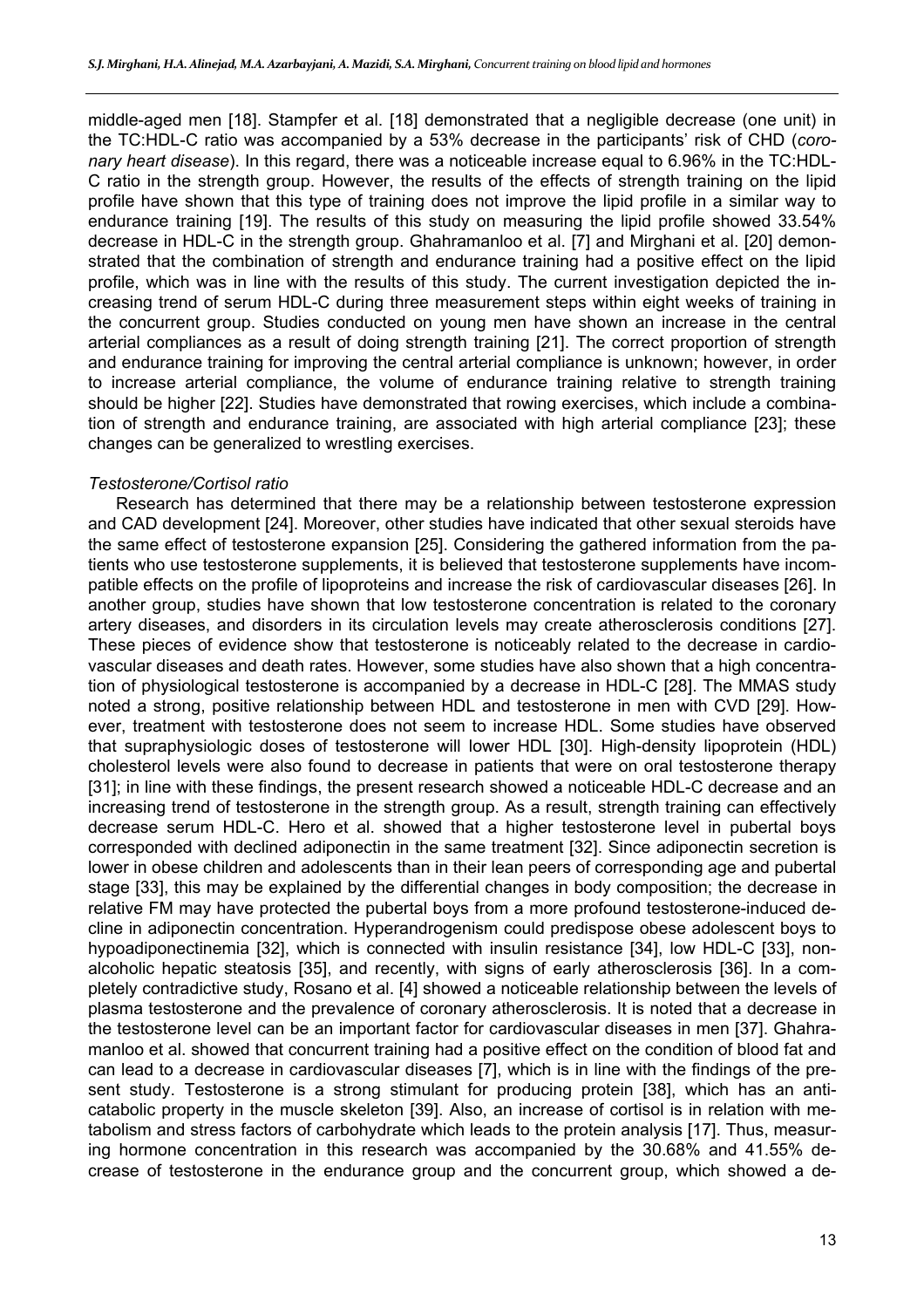crease in the anabolic situation. Additionally, 48.58% and 55.73% increase in the cortisol of blood serum in the concurrent group and the endurance group showed an increase in the catabolism situation; the cortisol increase in the concurrent group can be caused by the increasing characteristic of cortisol in the endurance group. On the other hand, 125.8% decrease in the TT:Cor ratio in the endurance group indicated a severe increase of the catabolism situation compared with the anabolism one, while Cador et al. demonstrated the improvement of the TT:Cor ratio and the increased catabolism was not shown [15]. However, performing wrestling exercises (2 sessions per week) while doing the training protocol along with the beginning of the training in the hot summer can have a relationship with the severe increase of cortisol. Studies have shown that variations in physiological indicators can be influenced by participants' age, gender, initial exercise condition and the training protocol [40]. Anabolic hormone variations like T and catabolic hormones like Cor may play an important role in concurrent training, in fact, when such an effect is along with the fundamental cortisol increase [41]. Therefore, the participants experienced a fundamental decrease in the anabolic condition and a severe increase in the catabolic condition in the endurance and the concurrent groups. Alternatively, the presence of changes, particularly an increase in cortisol and a decrease in testosterone, may indicate overtraining. The results of previous studies have shown that endurance athletes have less testosterone concentration compared with inactive and old ones [8], which is in line with the findings of this research. On the other hand, Cador et al. showed that no increase was found in the free testosterone level in the endurance group, which can be related to the training period and a constant increase in the volume and intensity [11]. In fact, variations of the blood variables, by themselves, can be caused by twice as high volume of training in the concurrent group compared with the strength and the endurance groups.

# **Conclusion**

Consequently, the data of the present study showed a noticeable increase in the TC: HDL-C ratio and HDL-C decrease, and an increasing trend in concentration of testosterone in the strength training group indicates that probably an increase in testosterone as a result of strength training leads to a negative effect on the lipid profile, especially in individuals taking long-term strength training exercise. Moreover, these results show that the combination of endurance and strength training can decrease testosterone and useful operation of lipid in the blood serum considering the duration, intensity and period of training. Considering the physical and physiological needs and the participants' health, it seems that concurrent training was more useful than the other two individual types of training for developing physical factors and cardiovascular operation. In fact, if the volume of combination training (strength and endurance) can be equalized with the individual strength and endurance training in terms of calorie consumption (energy expenditure), the effect rate can be better evaluated in the results obtained from concurrent training. This point indicates a need for more studies in this regard.

# *Acknowledgments*

The authors would like to warmly appreciate and thank all the participants and managers in the sports clubs which provided sports equipment and assistance for this research.

# **References**

- 1. Mackness M, Mackness B. Paraoxonase 1 and atherosclerosis: is the gene or the protein more important? *Free Rad Biol. Med.* 2004;37:1317-1323.
- 2. Staron RS, Hikida RS, Hgermann FC, Dudley GA, Murray TF. Human skeletal muscle fiber type adaptability to various workloads. *J Histochem*. 1984;32:146-152.
- 3. Okrainec K, Banerjee DK, Eisenberg MJ. Coronary artery disease in the developing world. *Am Heart J*. 2004;148:7-15.
- 4. Rosano GM, Leonardo F, Pagnotta P, et al. Acute anti-ischemic effect of testosterone in men with coronary artery disease. *Circulation* 1999;99:1666-1670.
- 5. De Souza EO, Tricoli V, Franchini E, Paulo AC, Regazzini M, Ugrinowitsch C. Acute effect of 2 aerobic exercise modes on maximum strength and strength endurance. *J Strength Cond Res*. 2007;21:1286- 1290.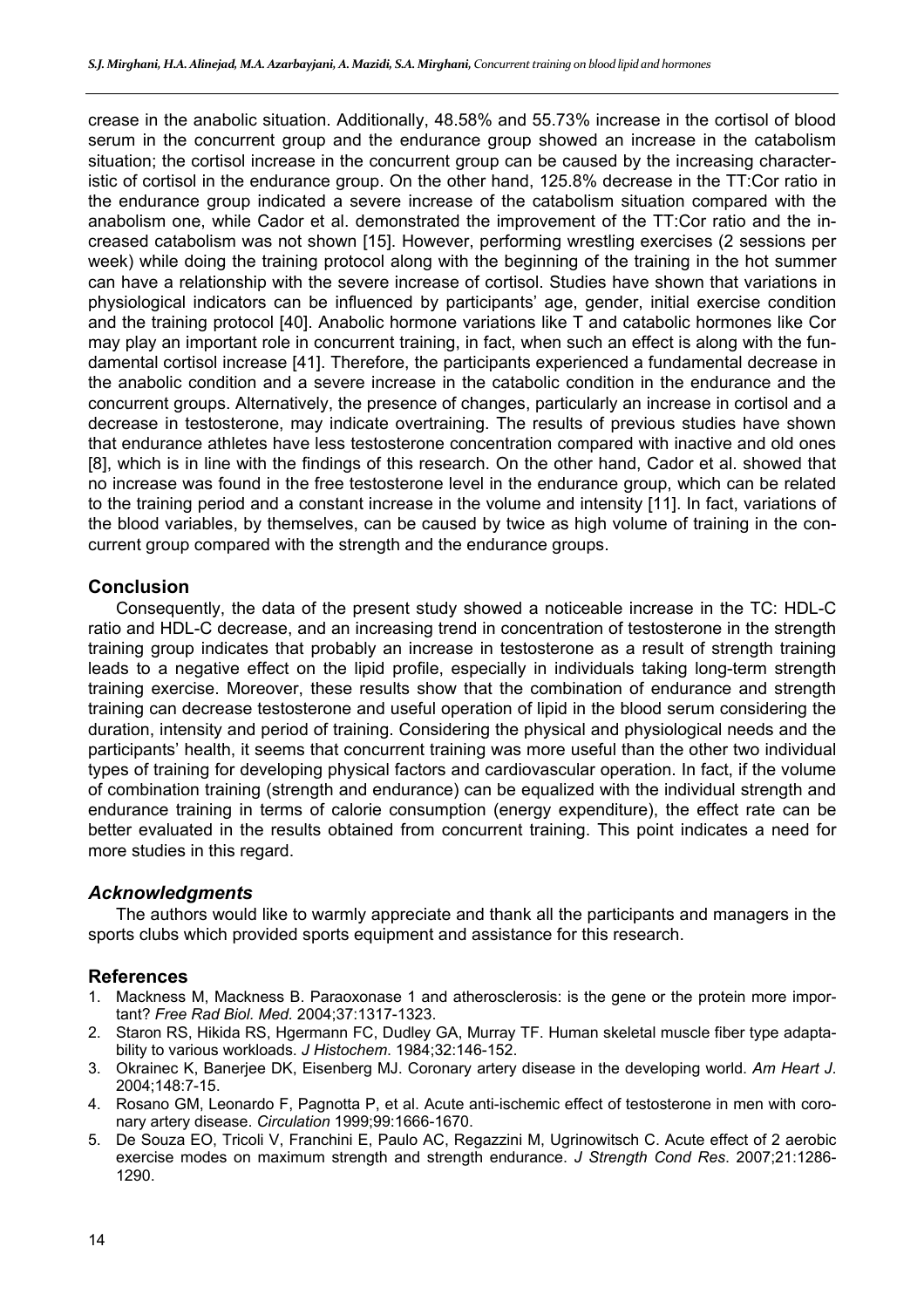- 6. Alexandersen P, Haarbo J, Byrjalsen I, Lawaetz H, Christiansen C. Natural androgens inhibit male atherosclerosis: a study in castrated, cholesterol-fed rabbits. *Circ Res*. 1999;84(7):813-819.
- 7. Ghahramanloo E, Midgley AW, Bentley DJ. The effect of concurrent training on blood lipid profile and anthropometrical characteristics of previously untrained men. *J Phys Activ Health*. 2009;6:760-766.
- 8. Maimoun L, Lumbroso S, Manetta J, Paris F, Leroux JL, Sultan C. Testosterone is significantly reduced in endurance athletes without impact on bone mineral density. *Horm Res*. 2003;59:285-292.
- 9. Bennel KL, Brukner PD, Malcolm SA. Effect of altered reproductive function and lowered testosterone levels on bone density in male endurance athletes. *Br J Sports Med*. 1996;30:205-208.
- 10. Adams MR, Williams JK, Kaplan JR. Effects of androgens on coronary artery atherosclerosis and atherosclerosis-related impairment of vascular responsiveness. *Arteriosclerosis, Thrombosis, and Vascular Biology*. 1995;15(5):562-570.
- 11. Harriss DJ, Atkinson G. Ethical standards in sports and exercise science research. *Int J Sports Med*. 2009;30:701-702.
- 12. Cadore EL, Pinto RS, Lhullier FLR, et al. Physiological effects of concurrent training in elderly men. *Int J Sports Med*. 2010;31:689-97.
- 13. Dorrens J, Rennie MJ. Effects of ageing and human whole body and muscle protein turnover. *Scand J Med Sci Sports*. 2003;13:26-33.
- 14. Lepers R, Millet GY, Maffiuletti NA. Effect of cycling cadence on contractile and neural properties of knee extensors. *Med Sci Sports Exerc*. 2001;33:1882-1889.
- 15. Cadore EL, Lhullier FLR, Brentano MA, et al. Hormonal responses to resistance exercise in long-term trained and untrained middle-aged men. *J Strength Cond Res*. 2008;22:1617-1624.
- 16. Despres JP, Gagnon J, Bergeron J, et al. Plasma post-heparin lipase activities in the HERITAGE family study: the reproducibility, gender differences, and associations with lipoprotein levels. Health, risk factors, exercise training and genetics. *Clin Biochem*. 1999;32:157-165.
- 17. Basaria S, Dobs AS. Testosterone making an entry into the cardiometabolic world. *Circulation*. 2007;116:2658-2661.
- 18. Stampfer MJ, Sacks FM, Salvini S, Willett WC, Hennekens CH. A prospective study of cholesterol, apolipoproteins and the risk of myocardial infarction. *N Engl J Med.* 1991;325(6):373-381.
- 19. Elliott KJ, Sale C, Cable NT. Effects of resistance training and detraining on muscle strength and blood lipid profiles in postmenopausal women. *Br J Sports Med.* 2002;36(5):340-344.
- 20. Mirghani SJ, Aghaalinejad H, Azarbayjani MA, Mazidi A, Arshadi S,Mirghani SA. The effect of eight weeks concurrent training on blood lipid profile and body mass index in young men. *Int Med J.* 2012;19(3):260-263.
- 21. Miyachi M, Kawano H, Sugawara J, et al. Unfavorable effects of resistance training on central arterial compliance: a randomized intervention study. *Circulation*. 2004;110:2858-2863.
- 22. Cortez-Cooper MY, Anton MM, DeVan AE, Neidre DB, Cook JN, Tanaka H. The effects of strength training on central arterial compliance in middle-aged and older adults. *Eur J Cardiov Prev R.* 2008;15:149- 155.
- 23. Rip J, Nierman MC, Wareham NJ, et al. Serum lipoprotein lipase concentration and risk for future coronary artery disease: the EPICN or folk prospective population study. *Arterioscler Throm Vasc*. 2006;26:637-642.
- 24. Shahani S, Braga-Basaria M, Basaria S. Androgen deprivation therapy in prostate cancer and metabolic risk for atherosclerosis. *J Clin Endocrinol Metab*. 2008;93:2042-2049.
- 25. Barbagallo M, Dominguez LJ, Licata G, et al. Vascular effects of progesterone: role of cellular calcium regulation. *Hypertension*. 2001;37(1):142-147.
- 26. Rolf C, Nieschlag E. Potential adverse effects of long-term testosterone therapy. *Baillieres Clin Endocrinol Metab*. 1998;12:521-534.
- 27. Saad F, Gooren LJ, Haider A, Yassin A. A dose-response study of testosterone on sexual dysfunction and features of the metabolic syndrome using testosterone gel and parenteral testosterone undecanoate. *J Androl.* 2008;29:102-105.
- 28. Tenover JS. Effects of testosterone supplementation in the aging male. *J Clin Endocrinol Metab*. 1992;75:1092-1098.
- 29. Page ST, Mohr BA, Link CL, O'Donnell AB, Bremner WJ, Mckinlay JB. Higher testosterone levels are associated with increased high-density lipoprotein cholesterol in men with cardiovascular disease: results from the Massachusetts Male Aging Study. *Asian J Androl*. 2008;10(2):193-200.
- 30. Singh SK, Goyal R, Pratyush DD. Is hypoandrogenemia a component of metabolic syndrome in males? *Exp Clin Endocr Diab*. 2011;119(1):30-35.
- 31. Wittert GA, Chapman. MI, Haren MT, Mackintosh S, Coates P, Morley JE. Oral testosterone supplementation increases muscle and decreases fat mass in healthy elderly males with low-normal gonadal status. *The Journals of Gerontology A*. 2003;58(7):618-625.